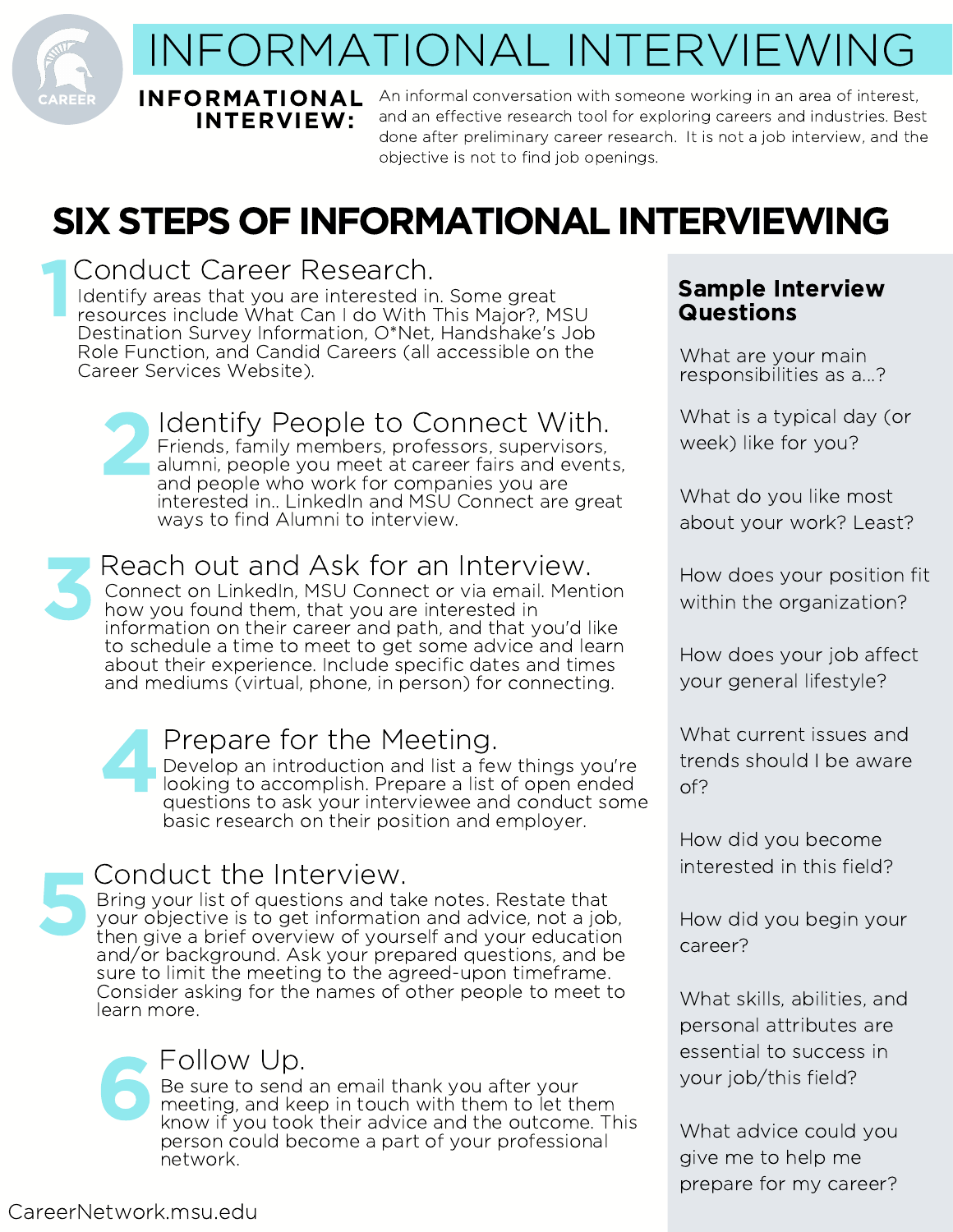

# INFORMATIONAL INTERVIEWING

## INTERVIEW:

INFORMATIONAL An informal conversation with someone working in an area of interest to you, and an effective research tool. Best done after preliminary career research. It is not a job interview, and the objective is not to find job openings.

### HOW DO I CONNECT WITH PEOPLE TO INTERVIEW THEM?

Talk to professors, your friends, family and the career center. LinkedIn and MSU Connect are also great ways to find people in careers that are interesting to you.

## HOW DO I PREPARE FOR AN INFORMATIONAL INTERVIEW?

Research the Contact/Industry, View their LinkedIn profile, review their company website and develop a list of questions to ask during the interview.

## WHAT QUESTIONS SHOULD I ASK DURING THE INTERVIEW?

- What are your main responsibilities as a...?
- What is a typical day (or week) like for you?
- What do you like most about your work? Least?
- How does your position fit within the organization?
- How does your job affect your general lifestyle?
- What current issues and trends should I be aware of?
- How did you become interested in this field?
- How did you begin your career?
- What skills, abilities, and personal attributes are essential to success in your job/this field?
- What advice could you give me to help me prepare for my career?
- Are there any questions I'm not asking that I should be?
- How would you describe the perfect person for this job?
- How Would You Describe Somebody Who Would Excel in This Career?
- What past work experiences help you most?
- What would surprise people about your daily work?

## SAMPLE INFORMATIONAL INTERVIEW REQUEST

Subject: Michigan State University Student - Informational Interview Request

Dear Mr./Ms. [LAST NAME],

My name is [NAME], and I am a [YEAR IN SCHOOL] majoring in [MAJOR] at Michigan State University. I [RECEIVED/DISCOVERED] your contact information through LinkedIn.

I am writing to you today because I would like to schedule an informational interview with you. Your background in [INDUSTRY] is one I would like to learn more about because I want to learn more about your field. Specifically, I would also like to gain a better understanding of what qualifications and experiences I will need as I begin my career as a [JOB].

I would welcome the opportunity to connect for 20-30 minutes over the phone to discuss these topics as well as a few questions about your industry/career path. Please let me know what dates/times work best for your schedule. Thank you for your time, and I look forward to hearing from you.

Sincerely, [YOUR NAME]